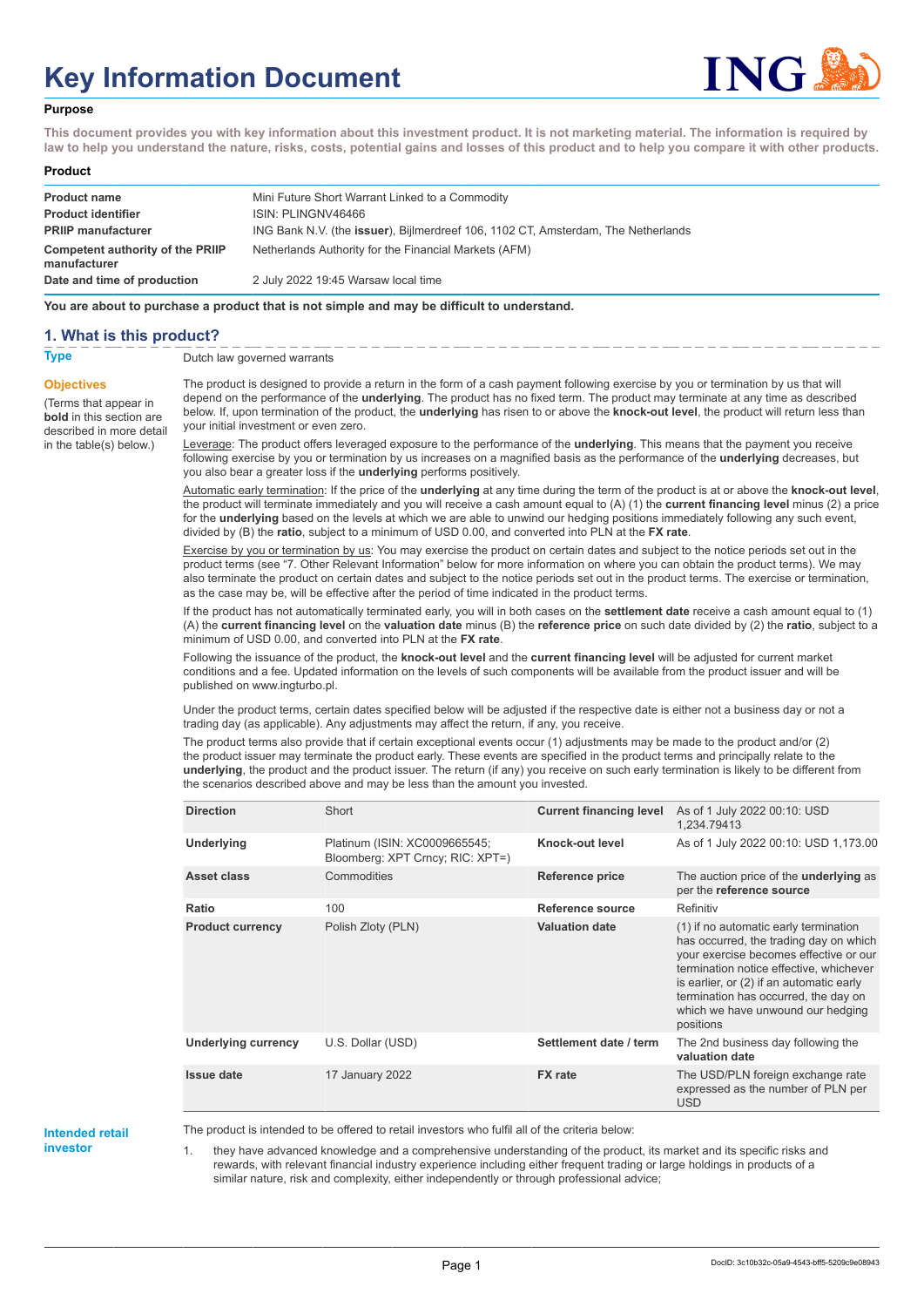- 2. they seek hedging and/or leveraged performance, expect the movement in the underlying to perform in a way that generates a favourable return, have an investment horizon of the recommended holding period specified below and understand that the product may terminate early;
- 3. they accept the risk that the issuer could fail to pay or perform its obligations under the product and they are able to bear a total loss of their investment; and
- 4. they are willing to accept a level of risk to achieve potential returns that is consistent with the summary risk indicator shown below.

The product is not intended to be offered to retail clients who do not fulfil these criteria.

### **2. What are the risks and what could I get in return?**

**Risk indicator**

**Performance scenarios**





**The risk indicator assumes you keep the product for 1 day. The actual risk can vary significantly if you cash in at an early or a later stage and you may get back less.**

The summary risk indicator is a guide to the level of risk of this product compared to other products. It shows how likely it is that the product will lose money because of movements in the markets or because we are not able to pay you.

We have classified this product as 7 out of 7, which is the highest risk class. This rates the potential losses from future performance at a very high level, and poor market conditions are very unlikely to impact our capacity to pay you.

**Be aware of currency risk:** If the currency of your account is different to the currency of this product, you will be exposed to the risk of suffering a loss as a result of the conversion of the currency of the product into the account currency. This risk is not considered in the indicator shown above. Because the product currency is different from the underlying currency, you will be exposed to the risk of suffering a loss if the underlying currency declines in value relative to the product currency.

**Be aware of currency risk:** If (i) the Underlying is traded in a different currency than PLN the unwind amount will be converted to PLN at the prevailing exchange rate which may result in a loss; or (ii) the currency of your account is different from the Currency of the product, you may be exposed to the risk of suffering a loss as a result of the conversion of the Currency of the product into the account currency. Risk (ii) above is not considered in the indicator shown above.

This product does not include any protection from future market performance so you could lose some or all of your investment.

If we are not able to pay you what is owed, you could lose your entire investment.

For detailed information about all risks relating to the product please refer to the risk sections of the prospectus and any supplements thereto as specified in the section "7. Other relevant information" below.

**Market developments in the future cannot be accurately predicted. The scenarios shown are only an indication of some of the possible outcomes based on recent returns. Actual returns could be lower.**

*Investment: PLN 50,000*

| <b>Scenarios</b>           |                                                                           | 1 day                        |  |
|----------------------------|---------------------------------------------------------------------------|------------------------------|--|
|                            |                                                                           | (Recommended holding period) |  |
| Stress scenario            | What you might get back after costs<br>Percentage return (not annualised) | PLN 34,078.07<br>$-31.84\%$  |  |
| Unfavourable scenario      | What you might get back after costs<br>Percentage return (not annualised) | PLN 48.013.16<br>$-3.97\%$   |  |
| <b>Moderate scenario</b>   | What you might get back after costs<br>Percentage return (not annualised) | PLN 50.560.07<br>$1.12\%$    |  |
| <b>Favourable scenario</b> | What you might get back after costs<br>Percentage return (not annualised) | PLN 53,158.19<br>6.32%       |  |

The average returns shown in the above table are not annualised, which means they may not be comparable to the average returns shown in other key information documents.

This table shows the money you could get back over the next day under different scenarios, assuming that you invest PLN 50,000. The scenarios shown illustrate how your investment could perform. The recommended holding period for this product is less than one year. The figures are therefore not calculated on a per year basis, but for the recommended holding period. Figures in this section and "4. What are the costs?" are therefore not comparable with figures given for products with a recommended holding period of at least one year. The scenarios presented are an estimate of future performance based on evidence from the past on how the value of this investment varies, and are not an exact indicator. What you get will vary depending on how the market performs and how long you keep the product. The stress scenario shows what you might get back in extreme market circumstances, and it does not take into account the situation where we are not able to pay you.

This product cannot be easily cashed in. This means it is difficult to estimate how much you would get back if you cash in before the recommended holding period. You will either be unable to cash in early or you will have to pay high costs or make a large loss if you do so.

The figures shown include all the costs of the product itself, but may not include all the costs that you pay to your advisor or distributor. The figures do not take into account your personal tax situation, which may also affect how much you get back.

Buying this product holds that you think the price of the underlying will decrease.

Your maximum loss would be that you will lose your investment.

#### **3. What happens if ING Bank N.V. is unable to pay out?**